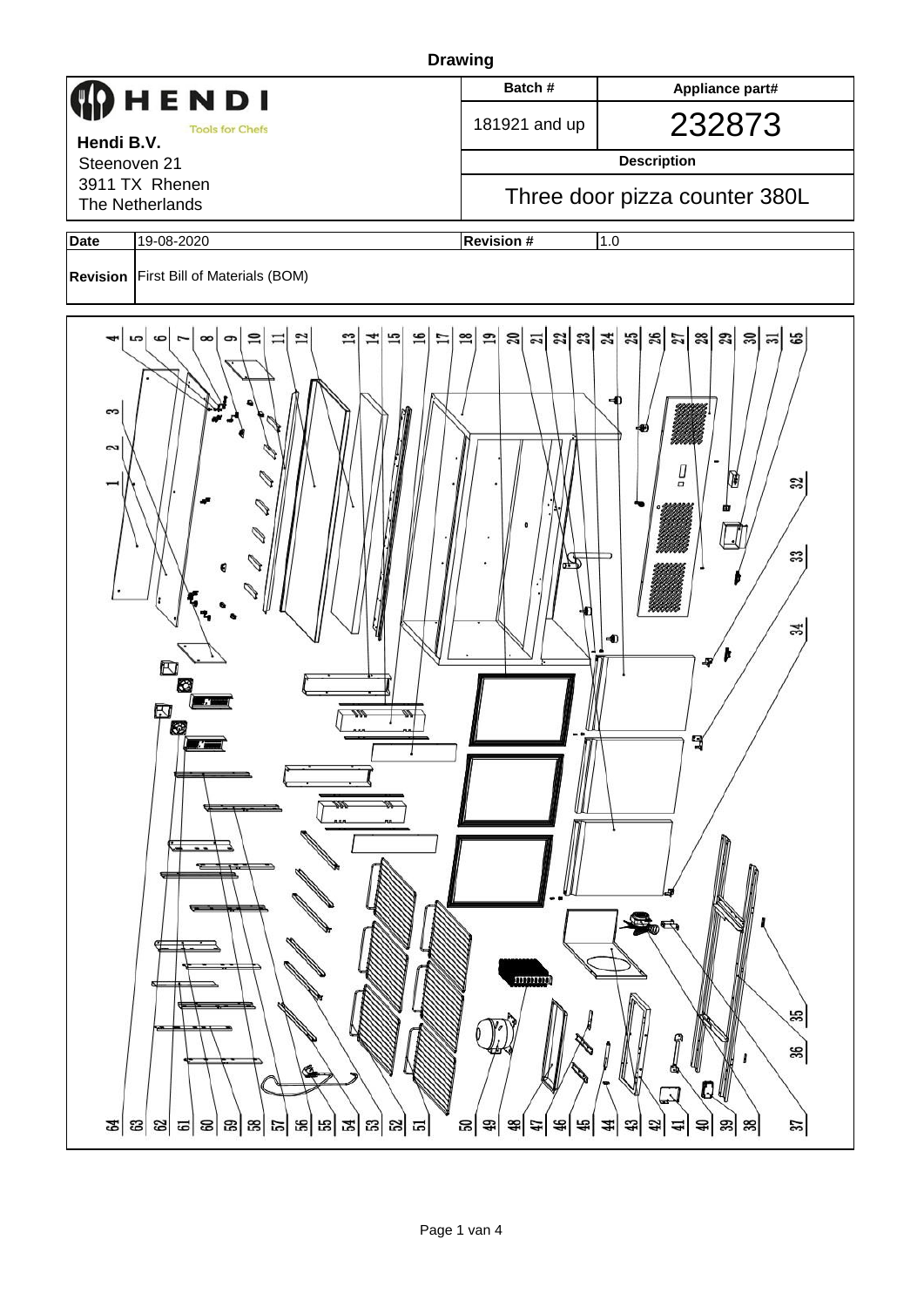| HENDI                      |                                               |               | Batch#                        | Appliance part#                              |                |  |  |  |  |
|----------------------------|-----------------------------------------------|---------------|-------------------------------|----------------------------------------------|----------------|--|--|--|--|
| <b>Tools for Chefs</b>     |                                               |               | 181921 and up                 | 232873                                       |                |  |  |  |  |
| Hendi B.V.<br>Steenoven 21 |                                               |               |                               | <b>Description</b>                           |                |  |  |  |  |
| 3911 TX Rhenen             |                                               |               |                               |                                              |                |  |  |  |  |
| The Netherlands            |                                               |               | Three door pizza counter 380L |                                              |                |  |  |  |  |
| Date                       | 19-08-2020<br><b>Revision #</b><br>1.0        |               |                               |                                              |                |  |  |  |  |
|                            | <b>Revision</b> First Bill of Materials (BOM) |               |                               |                                              |                |  |  |  |  |
| Item                       | <b>Description</b>                            | Part#         | Quantity                      | Remark                                       | <b>Picture</b> |  |  |  |  |
| 1                          | Back glass plate                              | 956557        | 1                             |                                              |                |  |  |  |  |
| 2                          | Upper glass plate                             | 956564        | 1                             |                                              |                |  |  |  |  |
| 3                          | Left/right glass plate                        | 956571        | $\mathbf{2}$                  |                                              |                |  |  |  |  |
| 4                          | Screw                                         | nss           | 14                            | Available as 956328                          |                |  |  |  |  |
| 5<br>6                     | Stand-off<br>Angle bracket                    | nss<br>956328 | 14<br>$\overline{7}$          | Available as 956328<br>Incl. item 4, 5 and 7 |                |  |  |  |  |
| $\overline{7}$             | Nut                                           | nss           | 14                            | Available as 956328                          |                |  |  |  |  |
| 8                          | Fixture glass                                 | 931639        | 6                             |                                              |                |  |  |  |  |
| 9                          | Adaptor bar                                   | 956588        | $\overline{7}$                |                                              |                |  |  |  |  |
| 10                         | <b>Bracket</b>                                | n/a           | 1                             |                                              |                |  |  |  |  |
| 11                         | Marble top cover                              | n/a           | 1                             |                                              |                |  |  |  |  |
| 12                         | <b>Top Cover</b>                              | n/a           | $\mathbf{1}$                  |                                              |                |  |  |  |  |
| $\overline{13}$            | <b>Bracket</b>                                | n/a           | $\overline{2}$                |                                              |                |  |  |  |  |
| 14                         | Plastic cover                                 | n/a           | 4                             |                                              |                |  |  |  |  |
| 15                         | <b>Bracket</b>                                | n/a           | 1                             |                                              |                |  |  |  |  |
| 16                         | Housing pilar                                 | n/a           | $\overline{2}$                |                                              |                |  |  |  |  |
| 17<br>18                   | Housing pilar cover<br>Frame                  | n/a<br>n/a    | $\overline{2}$<br>1           |                                              |                |  |  |  |  |
| 19                         | Door gasket                                   | 956359        | 3                             |                                              |                |  |  |  |  |
| 20                         | Drain pipe                                    | n/a           | 1                             |                                              |                |  |  |  |  |
| 21                         | Door assembly (left)                          | n/a           | 1                             |                                              |                |  |  |  |  |
| 22                         | Door hinge (top)                              | n/a           | 3                             |                                              |                |  |  |  |  |
| 23                         | Door hinge sleeve                             | nss           | $\overline{3}$                |                                              |                |  |  |  |  |
| 24                         | Door assembly (right)                         | n/a           | $\overline{\mathbf{c}}$       |                                              |                |  |  |  |  |
| 25                         | Lock                                          | n/a           | 1                             |                                              |                |  |  |  |  |
| 26                         | Feet                                          | 931523        | 4                             |                                              |                |  |  |  |  |
| $\overline{27}$            | Front panel hinge                             | n/a           | $\overline{2}$                |                                              |                |  |  |  |  |
| 28<br>29                   | Front panel<br>Switch                         | n/a<br>205426 | 1<br>$\mathbf{1}$             |                                              |                |  |  |  |  |
| 30                         | Digital controller                            | 956366        | 1                             |                                              |                |  |  |  |  |
| 31                         | Digital controller cover                      | n/a           | $\mathbf 1$                   |                                              |                |  |  |  |  |
| 32                         | Door hinge (bottom-right)                     | 956380        | 1                             |                                              |                |  |  |  |  |
| 33                         | Door hinge (bottom-middle)                    | 956502        | 1                             |                                              |                |  |  |  |  |
| 34                         | Door hinge (bottom-left)                      | 956373        | 1                             |                                              |                |  |  |  |  |
| 35                         | Front panel bracket                           | n/a           | $\overline{2}$                |                                              |                |  |  |  |  |
| 36                         | Frame bracket                                 | n/a           | 1                             |                                              |                |  |  |  |  |
| 37                         | Condensor fan bracket                         | n/a           | 1                             |                                              |                |  |  |  |  |
| 38                         | Condensor fan                                 | 956397        | 1                             |                                              |                |  |  |  |  |
| 39<br>40                   | PCB housing<br><b>Bracket</b>                 | n/a<br>n/a    | $\mathbf{1}$<br>1             |                                              |                |  |  |  |  |
| 41                         | PCB housing bracket                           | n/a           | 1                             |                                              |                |  |  |  |  |
| 42                         | Water tray bracket                            | n/a           | 1                             |                                              |                |  |  |  |  |
| 43                         | Airflow bracket                               | n/a           | 1                             |                                              |                |  |  |  |  |
| 44                         | Dryer filter holder                           | n/a           | 1                             |                                              |                |  |  |  |  |
| 45                         | Dryer filter                                  | n/a           | $\mathbf{1}$                  |                                              |                |  |  |  |  |
| 46                         | Compressor bracket                            | n/a           | $\overline{2}$                |                                              |                |  |  |  |  |
| 47                         | <b>Bracket</b>                                | n/a           | 1                             |                                              |                |  |  |  |  |
| 48                         | Water tray                                    | n/a           | 1                             |                                              |                |  |  |  |  |
| 49                         | Condensor                                     | n/a           | 1                             |                                              |                |  |  |  |  |
| 50                         | Compressor (HYE125MHU)                        | 950784        | 1                             |                                              |                |  |  |  |  |
| $\overline{51}$<br>52      | Shelf<br>Shelf                                | n/a<br>956403 | $\overline{0}$<br>3           |                                              |                |  |  |  |  |
| 53                         | Shelf holder (right)                          | nss           | $\overline{3}$                |                                              |                |  |  |  |  |
| 54                         | Shelf holder (left)                           | nss           | $\overline{3}$                |                                              |                |  |  |  |  |
|                            |                                               |               |                               |                                              |                |  |  |  |  |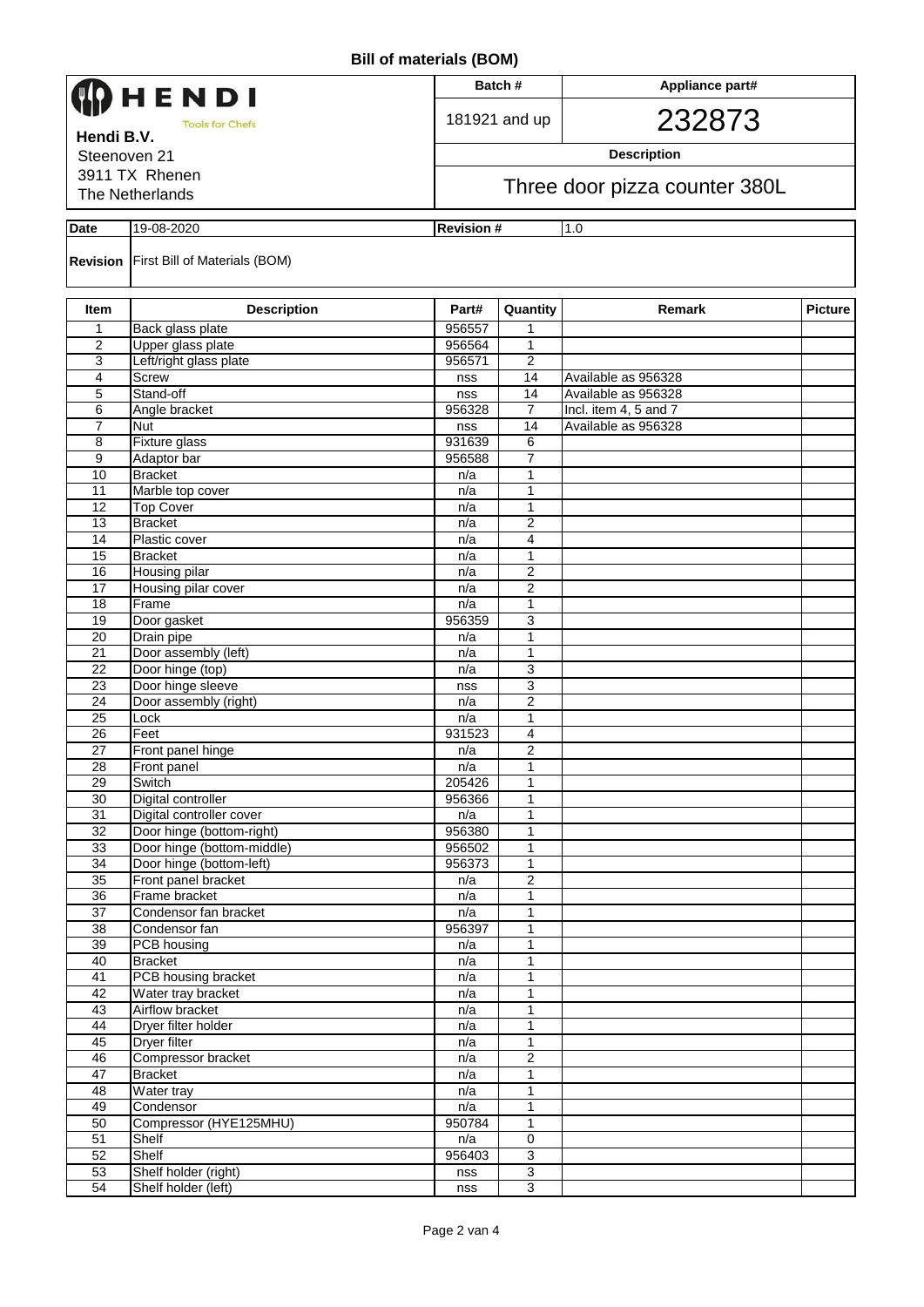| n/a | -> not available                      |        | nss            | -> not sold separately |  |
|-----|---------------------------------------|--------|----------------|------------------------|--|
|     |                                       |        |                |                        |  |
|     |                                       |        |                |                        |  |
| 65  | Door magnet                           | n/a    | 3              |                        |  |
| 64  | Fan exhaust                           | n/a    | $\overline{c}$ |                        |  |
| 63  | Evaporator fan                        | 956427 | $\overline{2}$ |                        |  |
| 62  | Fan bracket                           | n/a    | $\overline{2}$ |                        |  |
| 61  | Shelf holder bracket (mid-back-left)  | n/a    | $\overline{2}$ |                        |  |
| 60  | Shelf holder bracket (mid-back-right) | n/a    | $\overline{c}$ |                        |  |
| 59  | Shelf holder bracket (back-left)      | n/a    |                |                        |  |
| 58  | Shelf holder bracket (back-right)     | n/a    |                |                        |  |
| 57  | Shelf holder (front-left)             | n/a    | 3              |                        |  |
| 56  | Shelf holder bracket (front-right)    | n/a    | 3              |                        |  |
| 55  | Power cord                            | 931554 |                |                        |  |
|     | Shelf holder (left/right)             | 956410 | 3              | Incl. item 53 and 54   |  |